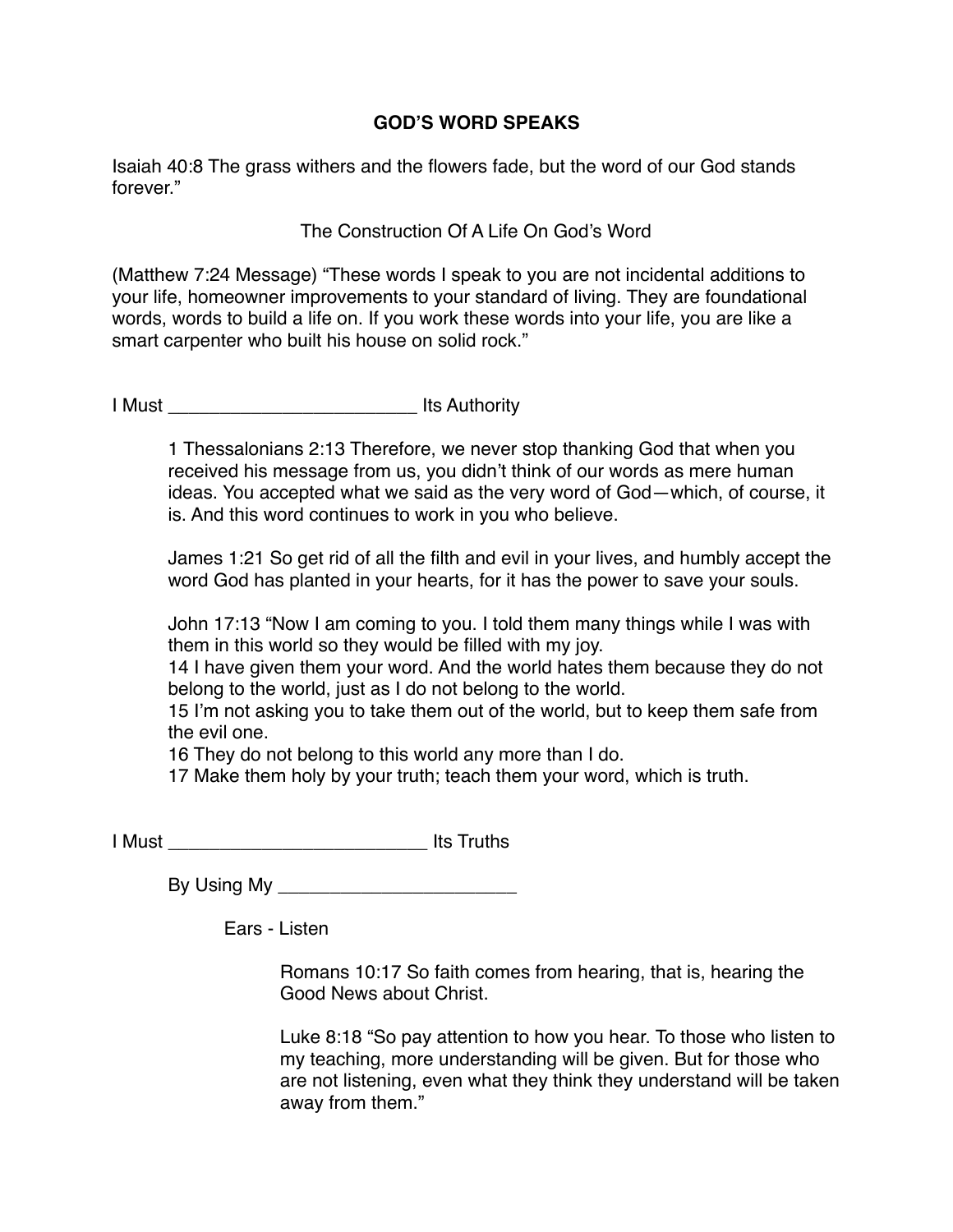Eyes - Read

Daniel 9:2 During the first year of his reign, I, Daniel, learned from reading the word of the Lord, as revealed to Jeremiah the prophet, that Jerusalem must lie desolate for seventy years.

Matthew 19:4 "Haven't you read the Scriptures?" Jesus replied. "They record that from the beginning 'God made them male and female.'

Mouth - Speak

Psalm 19:14 May the words of my mouth and the meditation of my heart be pleasing to you, O Lord, my rock and my redeemer.

Psalm 119:11 I have hidden your word in my heart, that I might not sin against you.

Matthew 12:34 You brood of snakes! How could evil men like you speak what is good and right? For whatever is in your heart determines what you say.

35 A good person produces good things from the treasury of a good heart, and an evil person produces evil things from the treasury of an evil heart.

By \_\_\_\_\_\_\_\_\_\_\_\_\_\_\_\_\_\_\_\_\_\_

Thinking About What I Hear - Read - Say

Joshua 1:8 Study this Book of Instruction continually. Meditate on it day and night so you will be sure to obey everything written in it. Only then will you prosper and succeed in all you do.

Giving Time To It

Psalm 119:97 Oh, how I love your instructions! I think about them all day long.

98 Your commands make me wiser than my enemies, for they are my constant guide.

99 Yes, I have more insight than my teachers, for I am always thinking of your laws.

NLT - New Living Translation

App - Bible - Life Church - You Version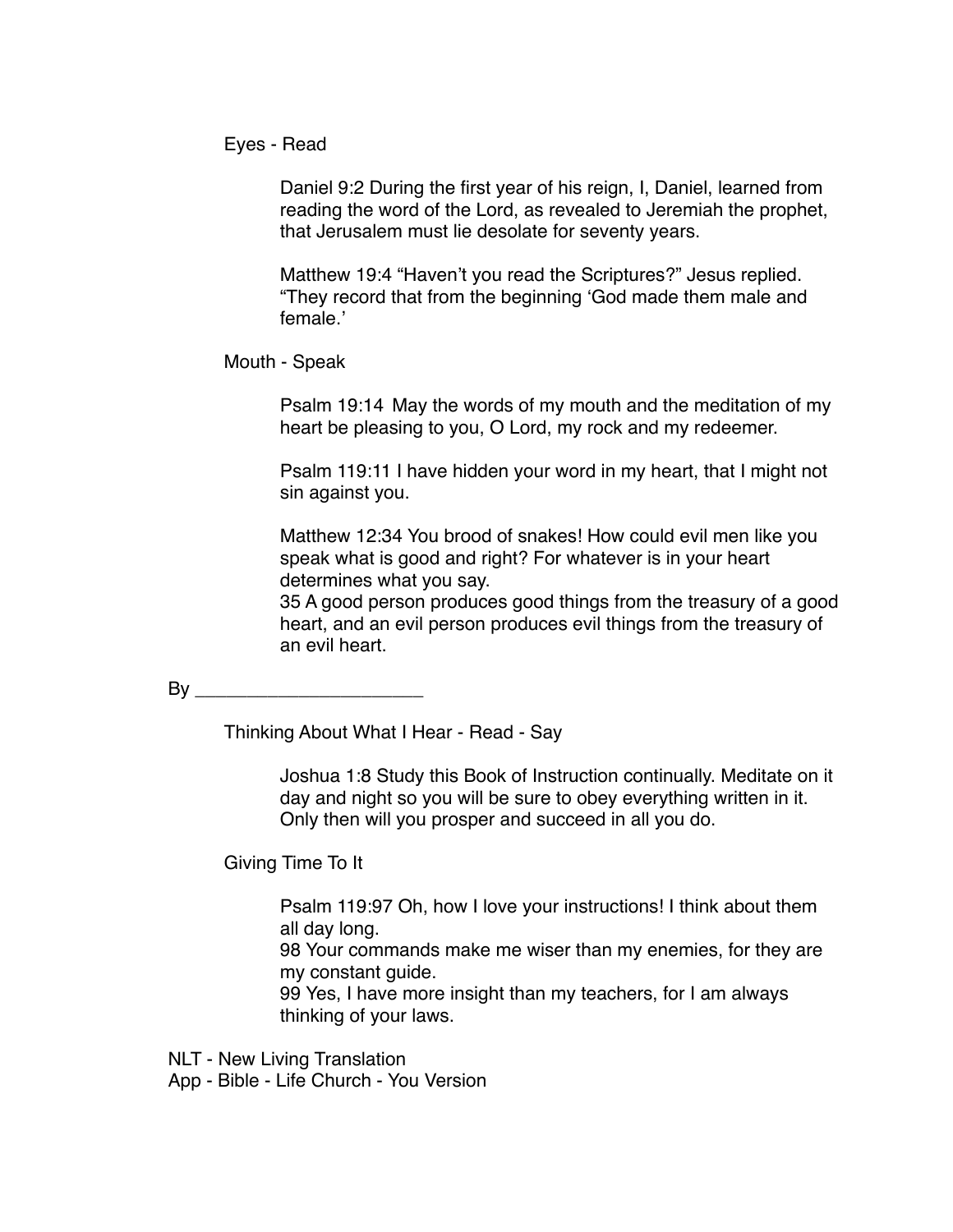I Must \_\_\_\_\_\_\_\_\_\_\_\_\_\_\_\_\_\_\_\_\_ Its Principles

James 1:22 But don't just listen to God's word. You must do what it says. Otherwise, you are only fooling yourselves.

1 John 2:4 If someone claims, "I know God," but doesn't obey God's commandments, that person is a liar and is not living in the truth. 5 But those who obey God's word truly show how completely they love him. That is how we know we are living in him.

Is It Based On God's \_\_\_\_\_\_\_\_\_\_\_\_\_\_\_\_\_\_\_\_\_\_\_\_

Mark 12:29 Jesus replied, "The most important commandment is this: 'Listen, O Israel! The Lord our God is the one and only Lord.

30 And you must love the Lord your God with all your heart, all your soul, all your mind, and all your strength.'

31 The second is equally important: 'Love your neighbor as yourself.' No other commandment is greater than these."

 $\mathsf{Is} \mathsf{It} \mathsf{In}$ 

Proverbs 30:5 Every word of God proves true. He is a shield to all who come to him for protection.

6 Do not add to his words, or he may rebuke you and expose you as a liar.

Matthew 7:1 "Do not judge others, and you will not be judged. 2 For you will be treated as you treat others. The standard you use in judging is the standard by which you will be judged.

3 "And why worry about a speck in your friend's eye when you have a log in your own?

4 How can you think of saying to your friend, 'Let me help you get rid of that speck in your eye,' when you can't see past the log in your own eye? 5 Hypocrite! First get rid of the log in your own eye; then you will see well enough to deal with the speck in your friend's eye.

1 Corinthians 5:12 It isn't my responsibility to judge outsiders, but it certainly is your responsibility to judge those inside the church who are sinning.

John 13:14 And since I, your Lord and Teacher, have washed your feet, you ought to wash each other's feet.

15 I have given you an example to follow. Do as I have done to you.

Is It **If a contract of Others**